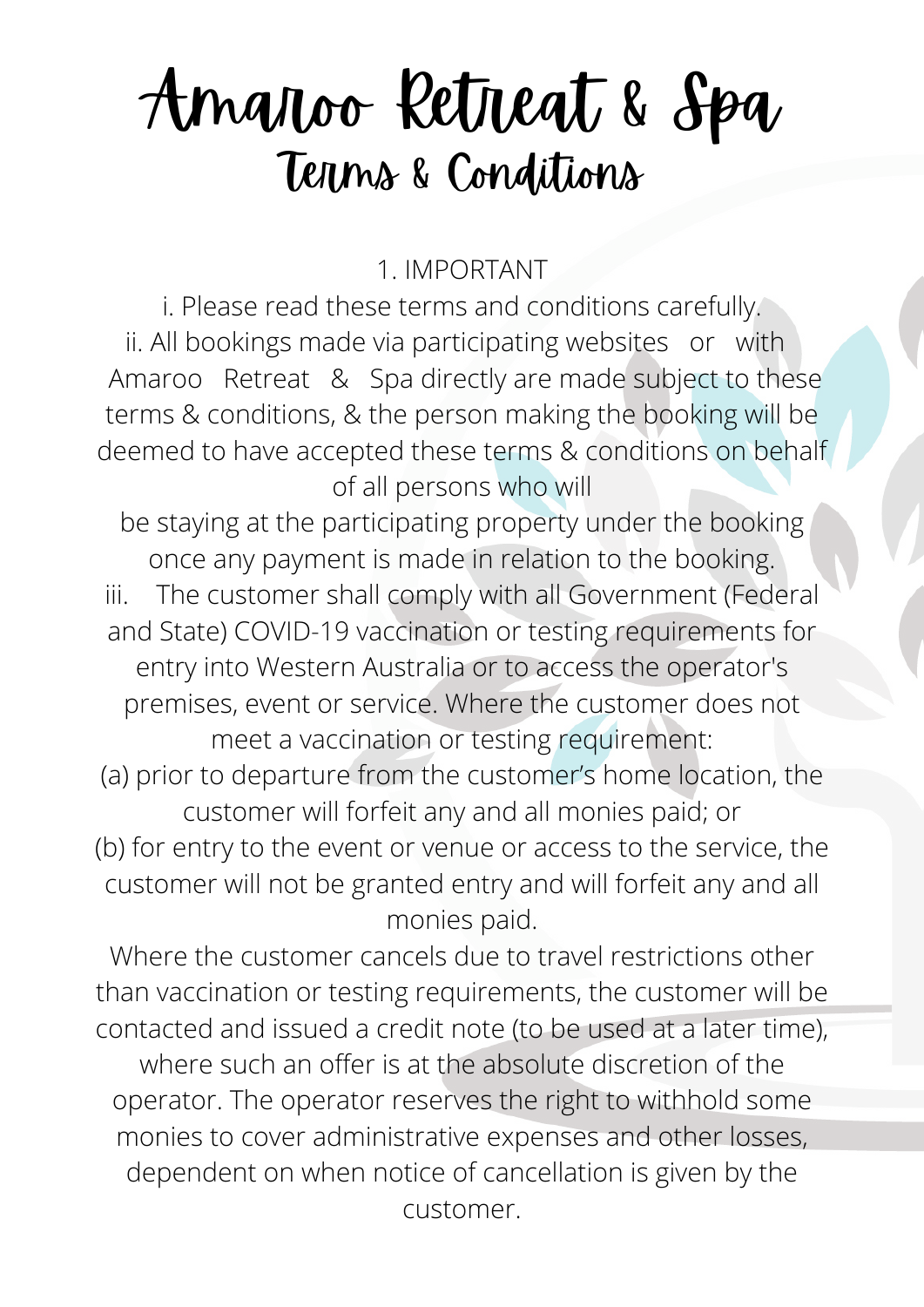2. PHOTOGRAPHIC IDENTIFICATION i. When checking-in you may be asked to provide photographic identification. ii. If you are unable to provide such identification your booking may be canceled & you may be liable to pay Amaroo Retreat & Spa an amount equal to the full booking amount, plus any other costs incurred by Amaroo Retreat & Spa in connection with the booking. Accordingly, any pre-payment you have made in relation to the booking will be forfeited to Amaroo Retreat & Spa under this term.

3. HOW TO BOOK/QUOTES & RESERVATIONS i. Bookings can be made on-line via any of the participating websites or with Amaroo Retreat & Spa direct by calling reservations.

4. PAYMENT

i. Payments may be made by Visa, MasterCard, AMEX, Australian Dollar or direct payment. ii. A surcharge will apply to payments made by Visa, MasterCard & AMEX.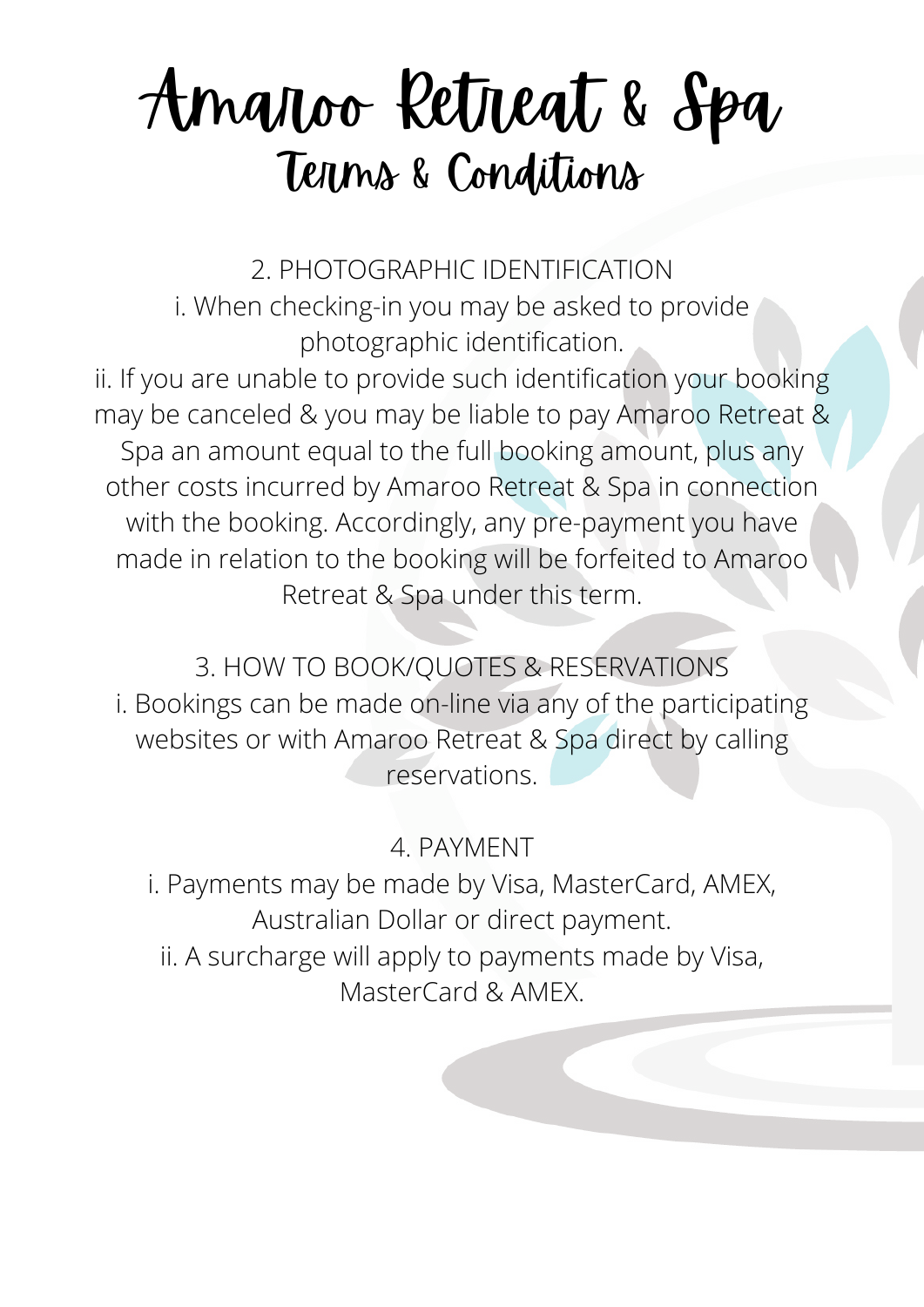5. DEPOSIT & FINAL PAYMENT

i. For all accommodation and spa bookings, a 50% nonrefundable payment of the total cost of your chosen services, including all extra add-ons, is required to secure & confirm your reservation.

ii. After making your reservation online, one of our friendly receptionists will call you within 24 hours to take payment. YOUR BOOKING IS NOT CONFIRMED UNTIL THE DEPOSIT IS PAID.

iii. The remaining balance of your booking will be deducted from your nominated credit or debit card the day prior to your arrival.

iv. If this payment declines, you will be contacted and asked to arrange alternative payment.

v. If final payment is not received by the due date, Amaroo Retreat & Spa reserves the right to cancel the booking, & any monies paid by you in relation to your booking will be forfeited.

#### 6. RATES & CHARGES

i. Quoted rates are inclusive of all compulsory government or regulatory charges and taxes (for example GST) where applicable.

#### 7. REFUNDS

i. To the extent permitted by law any amount paid by you to Amaroo Retreat & Spa for your booking is non-refundable unless stated otherwise in these Terms and Conditions.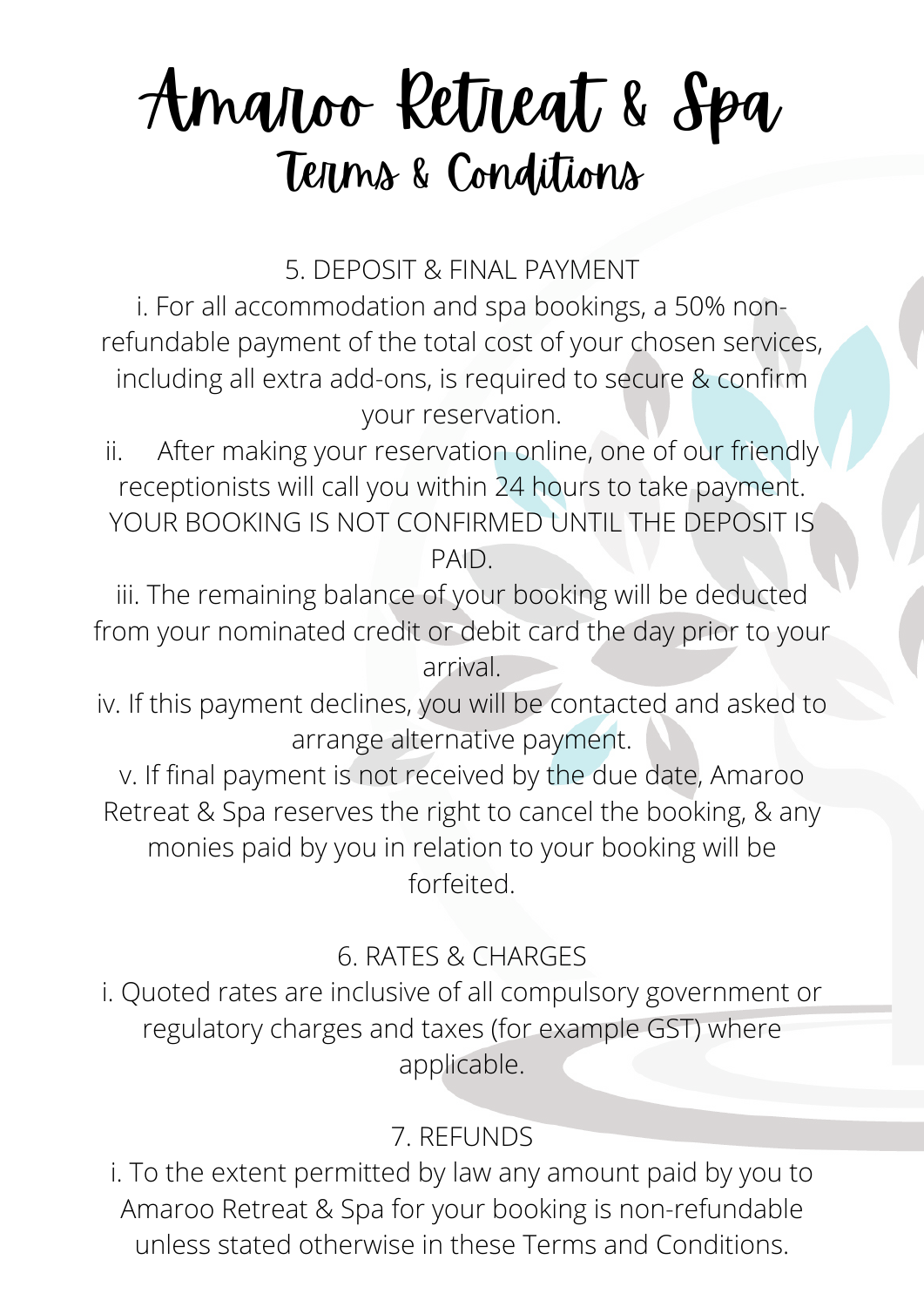8. CANCELLATION & POSTPONEMENT

i. If a booking is canceled or postponed after 9am 1 day prior to arrival, any non-refundable deposit or payments which you have paid will not be refunded, and additional cancellation charges may apply.

ii. If a booking is canceled or postponed prior to 9am 1 day before arrival, any non-refundable deposit or other payments

which have been made, will be placed into credit for a maximum period of 12 months from the date of the original check-in date of the booking.

iii. If a booking is canceled a second time after a re-book for whatever reason, a \$50 administration fee will be deducted from the remaining credit.

iv. If a booking is canceled a third time after a re-book for whatever reason, all monies paid will be forfeited.

9. Check-In

i. Standard check-in time is 2:00pm – 5pm. ii. Early check in can be accommodated for a small fee. Contact reservations for further inquiries.

10. Check-Out

i. Standard check-out time is 10:00am. Late check out may be available, but is not guaranteed, please contact Amaroo for further inquiries.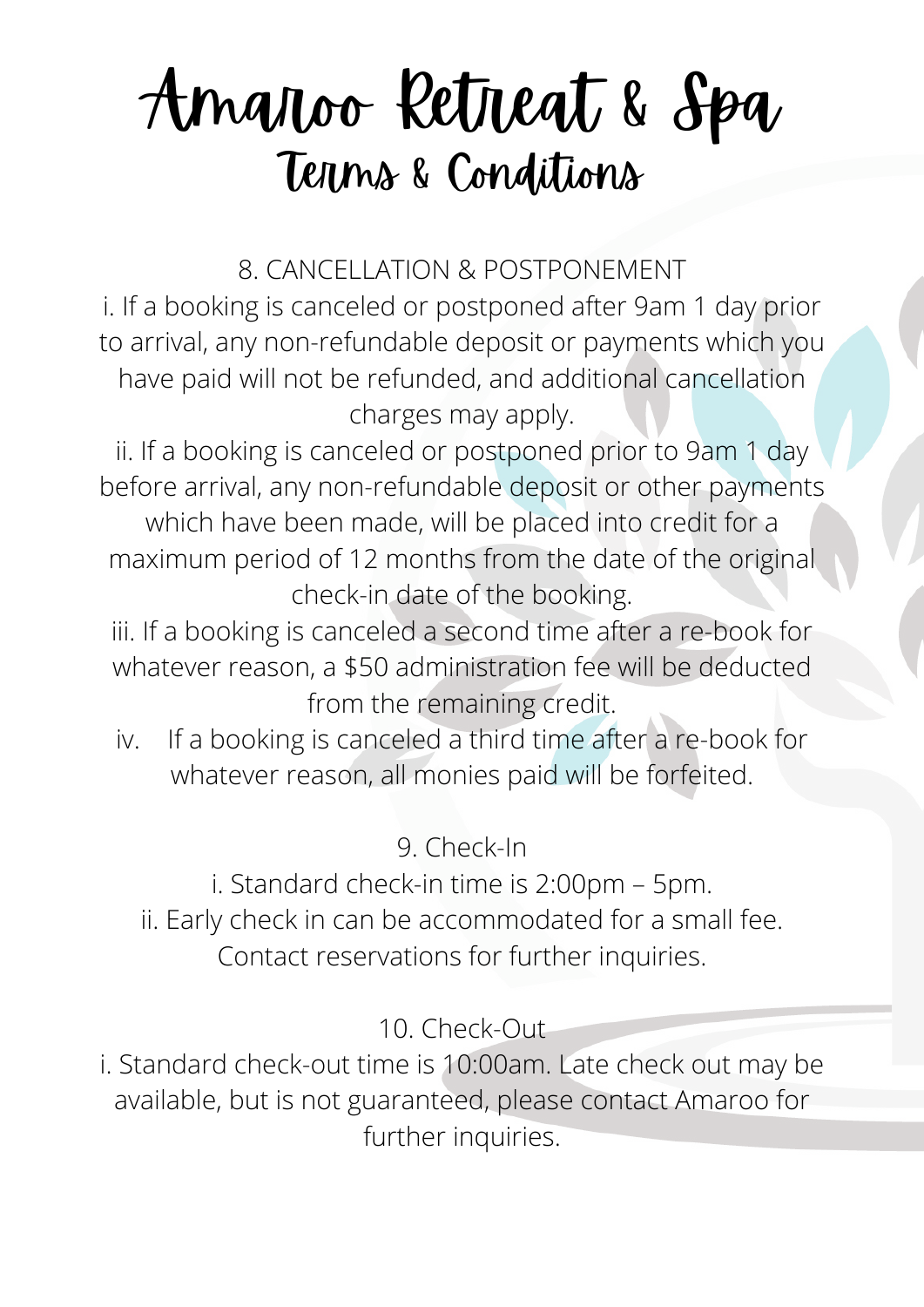11. Security Bond Payment

i. You will be charged a total of \$150 as a security bond at check-in.

ii. The security bond may be used to cover incidental items, including but not limited to telephone charges, use of mini-bar items or as a payment for any breakages or damage incurred during your stay or cleaning charges in excess of the normal level of cleaning.

12. Hotel and Apartment Servicing i. Your booking will include daily room servicing (unless otherwise specified at the time of booking). With bed linen replaced every 3 nights.

13. Facilities and Services

i. Whilst care is taken to ensure that the description of facilities and services of the Amaroo Retreat is accurate, these are continually being changed, upgraded, and on occasion taken out of service and if any feature/facility is essential to you in choosing a particular property, it is your responsibility to confirm with the property prior to making your booking that the feature/facility will be available during your stay. ii. To the extent permitted by law Amaroo Retreat & Spa is not liable for omissions, errors or changes to the facilities and services at a property, whether temporary or permanent.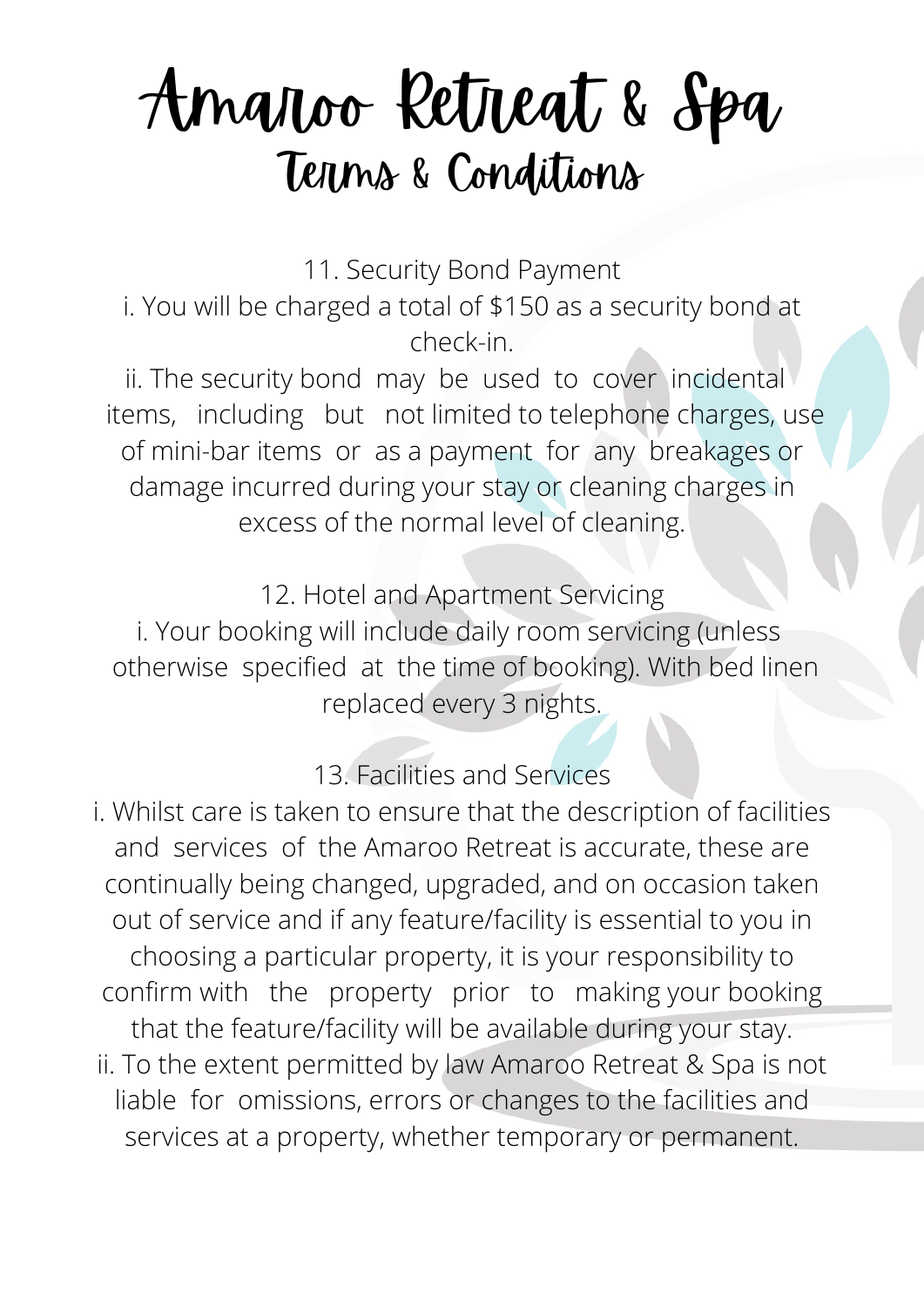14. Quiet Hours i. Quiet hours are between 10pm and 8am.

15. Special Requests

i. Whilst Amaroo Retreat & Spa attempts to satisfy all special requests, Amaroo Retreat & Spa does not guarantee that special requests can be accommodated.

16. Gift Vouchers

i. Gift vouchers & certificates may be used as partial or full payment for any service performed by Amaroo Retreat & Spa. ii. Gift vouchers are subject to availability at Amaroo Retreat &

Spa.

iii. All bookings exchanged for gift vouchers & certificates must be booked in advance and the voucher number provided at time of booking. If the voucher number is not provided, the person in question may be required to pay in full any deposit or outstanding balance remaining, or forfeit their reservation. iv. Gift vouchers & certificates will not be exchanged for cash under any circumstances, nor will they be refunded. v. Only the person stated on the voucher may redeem any service by Amaroo Retreat & Spa.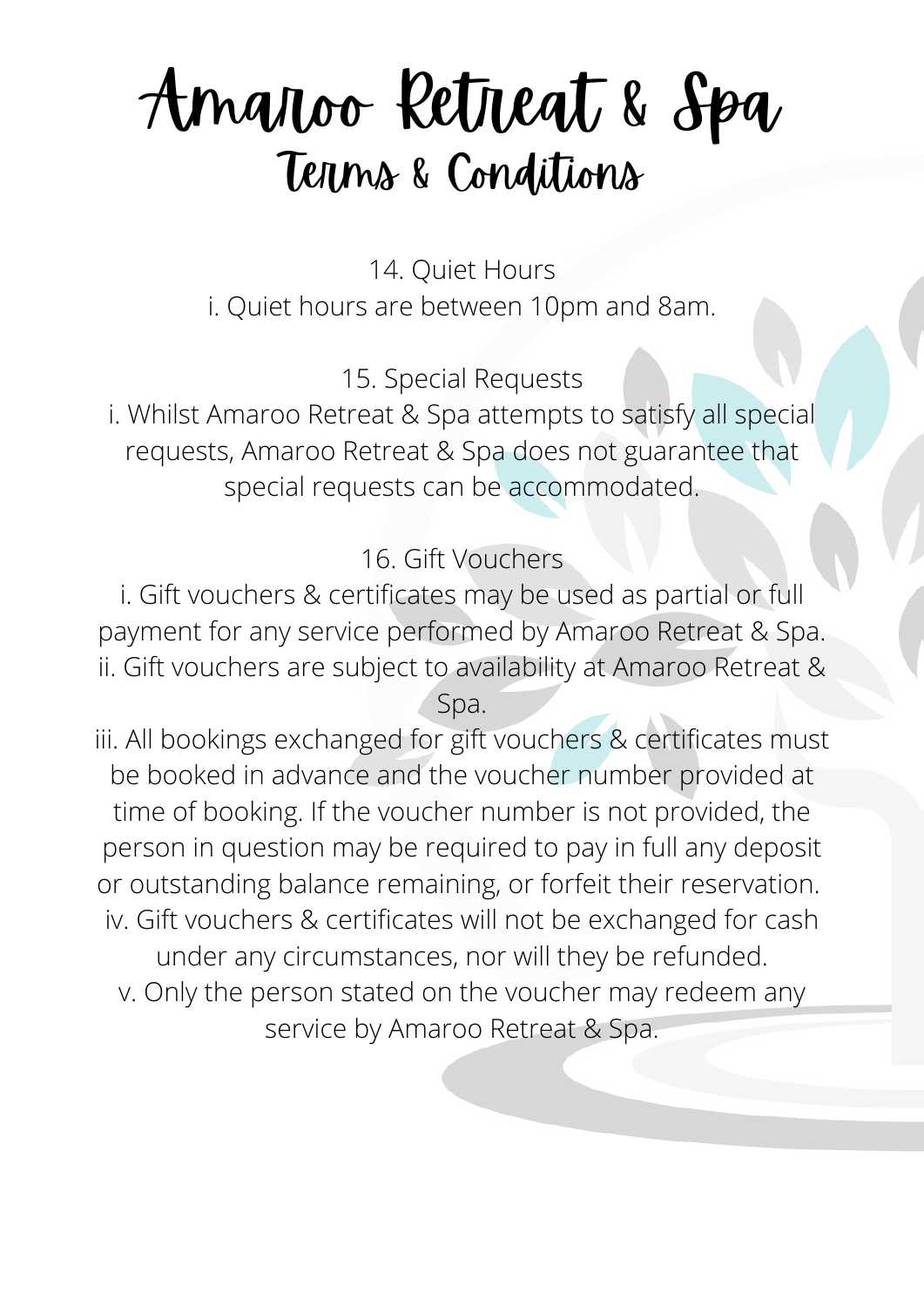17. Third Party Products and Services

i. Third party products or services are sometimes sold together with accommodation provided by Amaroo Retreat & Spa. In such circumstances the third party is entirely responsible for supplying the products or services to you, and any involvement Amaroo Retreat & Spa has in facilitating your booking with the third party is as the third party's agent. Amaroo Retreat & Spa is in no way the supplier of the products and services and to the extent permitted by law, Amaroo Retreat & Spa is not liable for any failure by the third party to provide the products or services, nor for any act, error, omission, default or negligence of the third party.

18. Release, Indemnity and Proportionate Liability i. To the extent permitted by the law, you agree to release, indemnify and hold harmless, Amaroo Retreat & Spa and its current and former officers, employees, contractors, sub- contractors/consultants (including their respective employees and contractors) and agents against, from and in respect of all expenses, costs, liabilities, claims, actions, proceedings, damages, judgments and losses of any kind whatsoever (including but not limited to consequential and economic losses, property loss/damage and damages for injury, including personal injury and death) arising out of, caused by, attributable to or resulting from your booking or your stay at the relevant Participating Property except to the extent such expense, cost, liability, claim, action, proceeding, damage, judgment or loss arose out of, was caused by, attributable to or resulted from Amaroo Retreat's negligence, wrongful act/omission or breach of these terms and conditions.

ii. To the extent permitted by law the aggregate of Amaroo Retreat's liability to you is limited to an amount not exceeding the amount paid by you for your booking.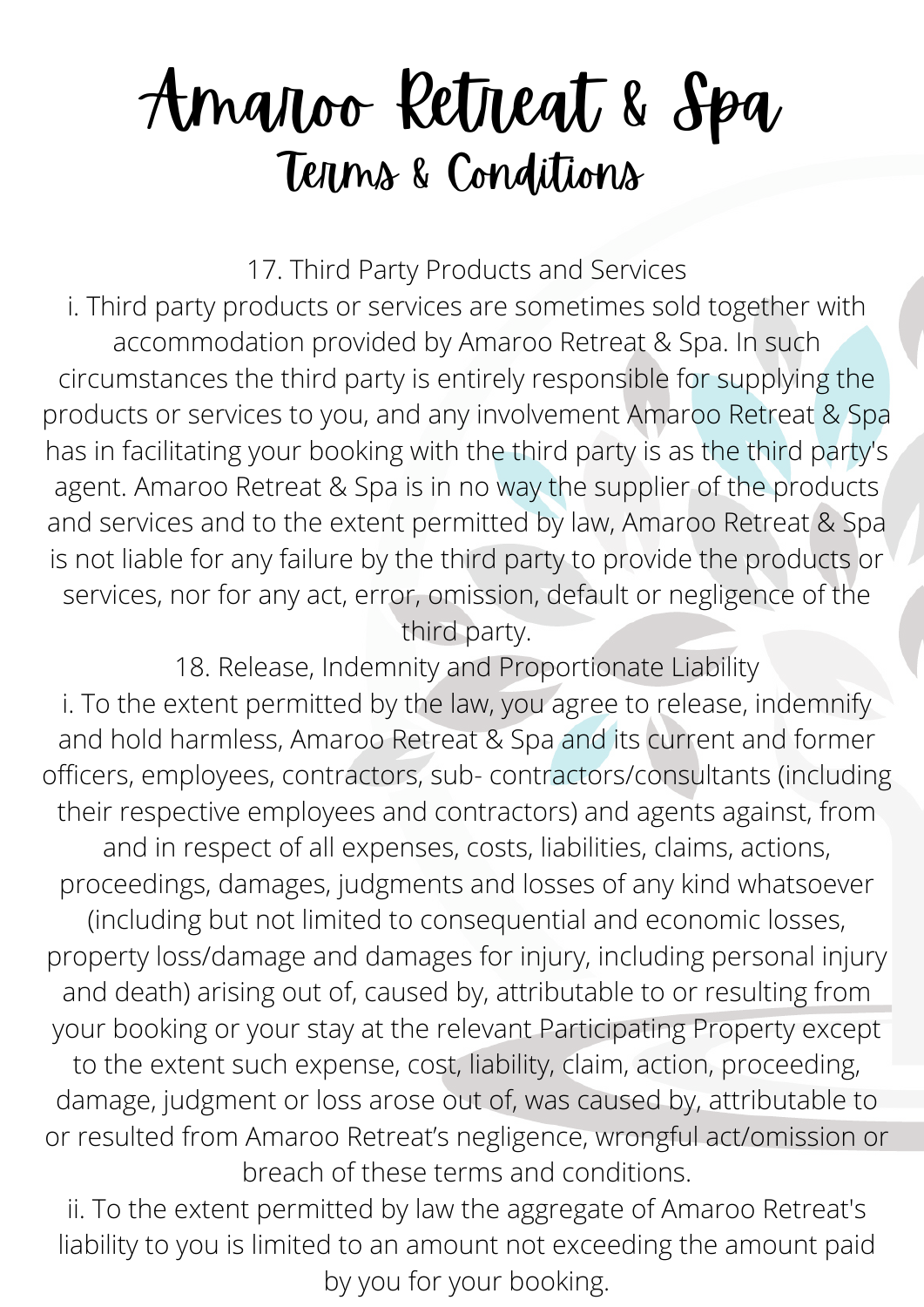19. Consumer Law

i. To the extent permitted by law, all conditions, warranties, guarantees, rights, remedies, liabilities and other terms implied or conferred by statute, custom or the general law that impose any liability or obligation on Amaroo Retreat are excluded under these Terms and Conditions.

20. Events Beyond Control

i. Amaroo Retreat & Spa is not responsible for any loss arising out of any occurrences or conditions beyond its control, including but not limited to acts of terrorism, act of God, defects in vehicles, war, strikes, theft, delay, cancellation, civil disorder, disaster, Government regulations or changes in itinerary or schedule. ii. All travel documents, observance of laws and government regulations are your responsibility.

21. Use of Information

i. You consent and authorise Amaroo Retreat & Spa to collect, use and disclose your personal information for the purposes of administering your booking and providing you with any services associated with your booking.

ii. You consent to information which you have provided to Amaroo Retreat & Spa as part of your booking being used by Amaroo Retreat & Spa, for the purpose of informing you about offers and promotions which relate to Amaroo Retreat & Spa. iii. Amaroo Retreat & Spa will not provide or disclose any information you have provided to any person other than a related

body corporate without your prior written consent.